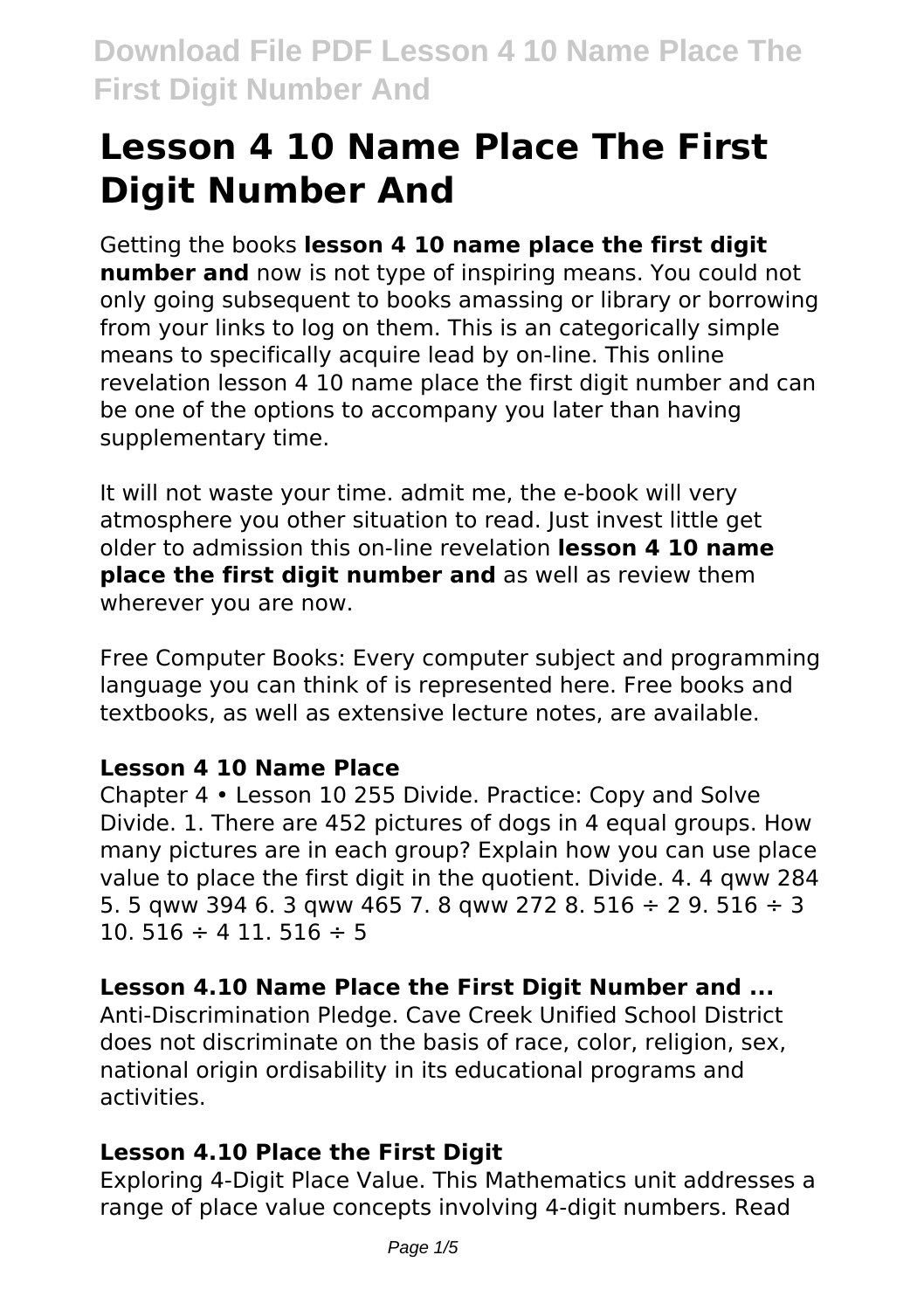more. Lessons. 1 Which Place? 2 Exploring Place Value to 10 000; 3 Partitioning Numbers to 10 000; 4 Expanding Numbers to 10 000; 5 Rounding Numbers to 10 and 100; 6 Comparing and Ordering Numbers; 7 More and Less - 10 ...

#### **Exploring 4-Digit Place Value Unit Plan Unit Plan | Teach ...**

Name: Assignment: Lesson 4.10 For each work answer the following questions: The "Global Warming" cartoon 1. Explain the issue that is depicted. 2. Identify and explain the main idea. 3. Explain how and why it is satirical. 4. Write a reflection. The "An Inconvenient Truth" cartoon 5. Explain the issue that is depicted.

#### **FLVS English IV Lesson 4.10.docx - Name Assignment Lesson ...**

This lesson blends the Regrouping Method with Base 10 blocks to show you how to Divide using Place Value.

# **Divide 3 Digits by 1 Using Place Value - Section 4.10 ...**

This is lesson #4 in our curriculum called "God's Good Rules" that helps children study the Ten Commandments. Download the complete printable lesson plan below. See all the lessons and find bonus learning activities on the series page: God's Good Rules – A Study for Children on the 10 Commandments.

#### **"God's Holy Name" Lesson #4 in the 10 Commandments for ...**

While students do some work with tenths and hundredths later on in Grade 4 (4.NF.5—7), students in Grade 5 are able to extend the decimal system to many more place values, seeing that a digit represents \$\$\frac{1}{10}\$\$ of what it represents in the place to its left (5.NBT.1—3).

#### **4th Grade Math - Unit 1: Place Value, Rounding, Addition ...**

STAAR Category 1 GRADE 4 TEKS 4.2A/4.2B TEKSING TOWARD STAAR 2014 Page 1 4.2A/4.2B LESSON & ASSESSMENT Lesson Focus For TEKS 4.2A students are expected to interpret the value of each place-value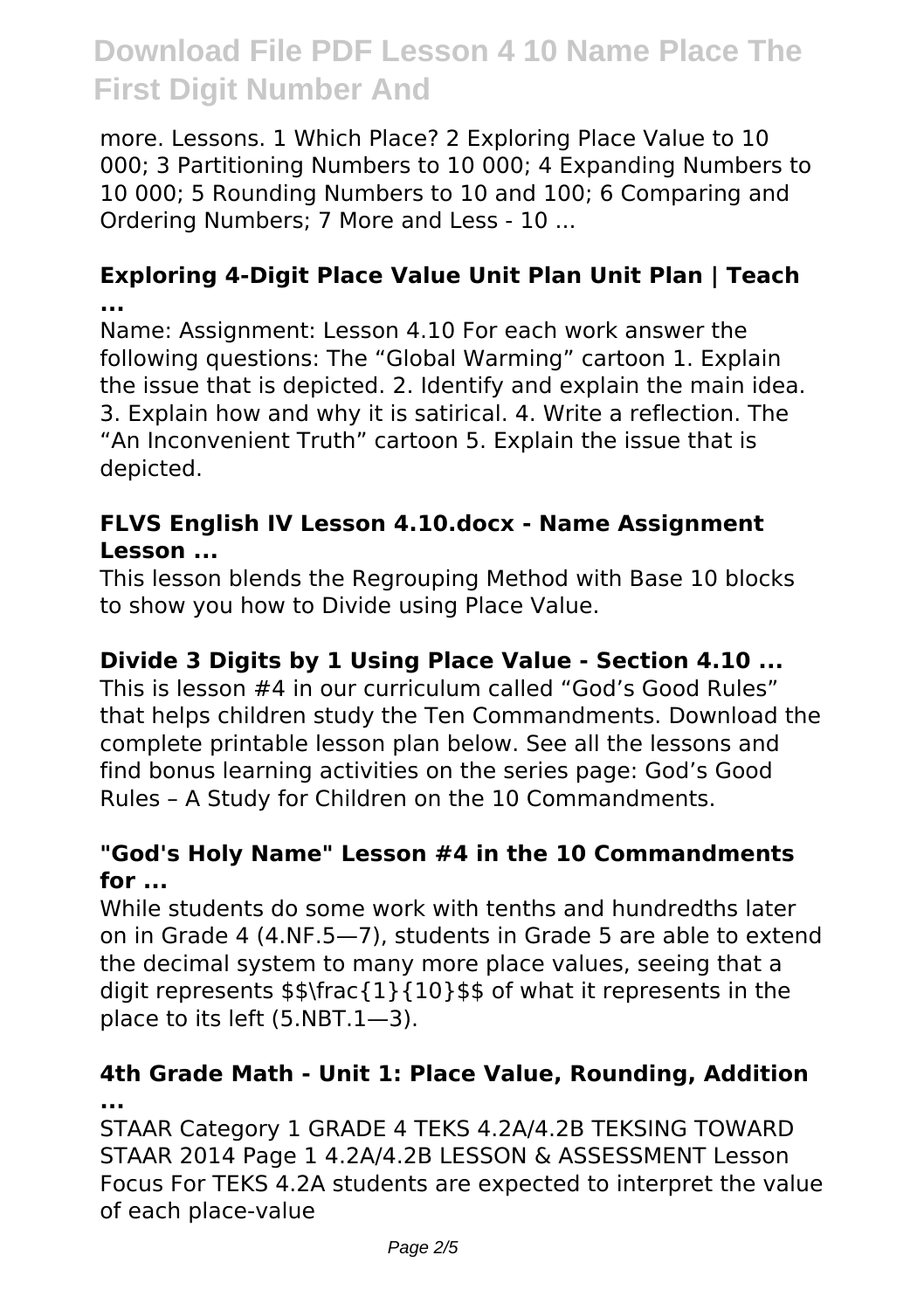# **TEKS/STAAR-BASED LESSONS**

4. Place a special sticker on one of the chairs. 5. ... Your parents may have picked out a name for you before you were born. They may have known what hospital they would go to when it was time for you to be born. ... Lesson 4 - The Christmas Story The Wise Men Search For Jesus.

# **Free Christmas Lesson - Danielle's Place**

Group Tens as Hundreds - Lesson 2.1. Explore 3 Digit Numbers - Lesson 2.2. Model 3 Digit Numbers - Lesson 2.3. Hundreds, Tens, and Hundreds - Lesson 2.4 Place Value to 1,000 - Lesson 2.5 Number Names - Lesson 2.6. Different Forms of Numbers - Lesson 2.7. Algebra - Different Ways to Show Numbers - 2.8. Count On and Count Back by 10 and 100 - 2.9

# **Second Grade Math**

After a lesson on exponents, Tia went home and said to her mom, "I learned that 10 4 is the same as 40,000." She has made a mistake in her thinking. Use words, numbers or a place value chart to help Tia correct her mistake.

# **Use Exponents to Name Place Value Units (solutions ...**

Lesson 2-1 A Visit to Washington D.C. 2-2 Many Names for Numbers : 2-3 Place Value in Whole Numbers

# **Lesson List - Everyday Mathematics**

1-1 Name Date Write the number of tens and the number of ones in each number. Write the number of thousands and the number of hundreds in each number. Make a place-value drawing for each number, using ones, quick tens, hundred boxes, and thousand bars. 7. 36 9. 403 8. 510 10. 1,072 1. 56 tens ones 2. 708 tens ones 3. 6,170 tens ones 4. 4,982 ...

# **Homework and Remembering**

Math Lesson 4.10 Problem Solving - Multiplication - Duration: 11:27. Newmiami3 798 views. 11:27. ... Go Math 4.10 Where to Place the First Digit in Division - Duration: 5:19.

# **Go Math Grade 4 Lesson 4.10**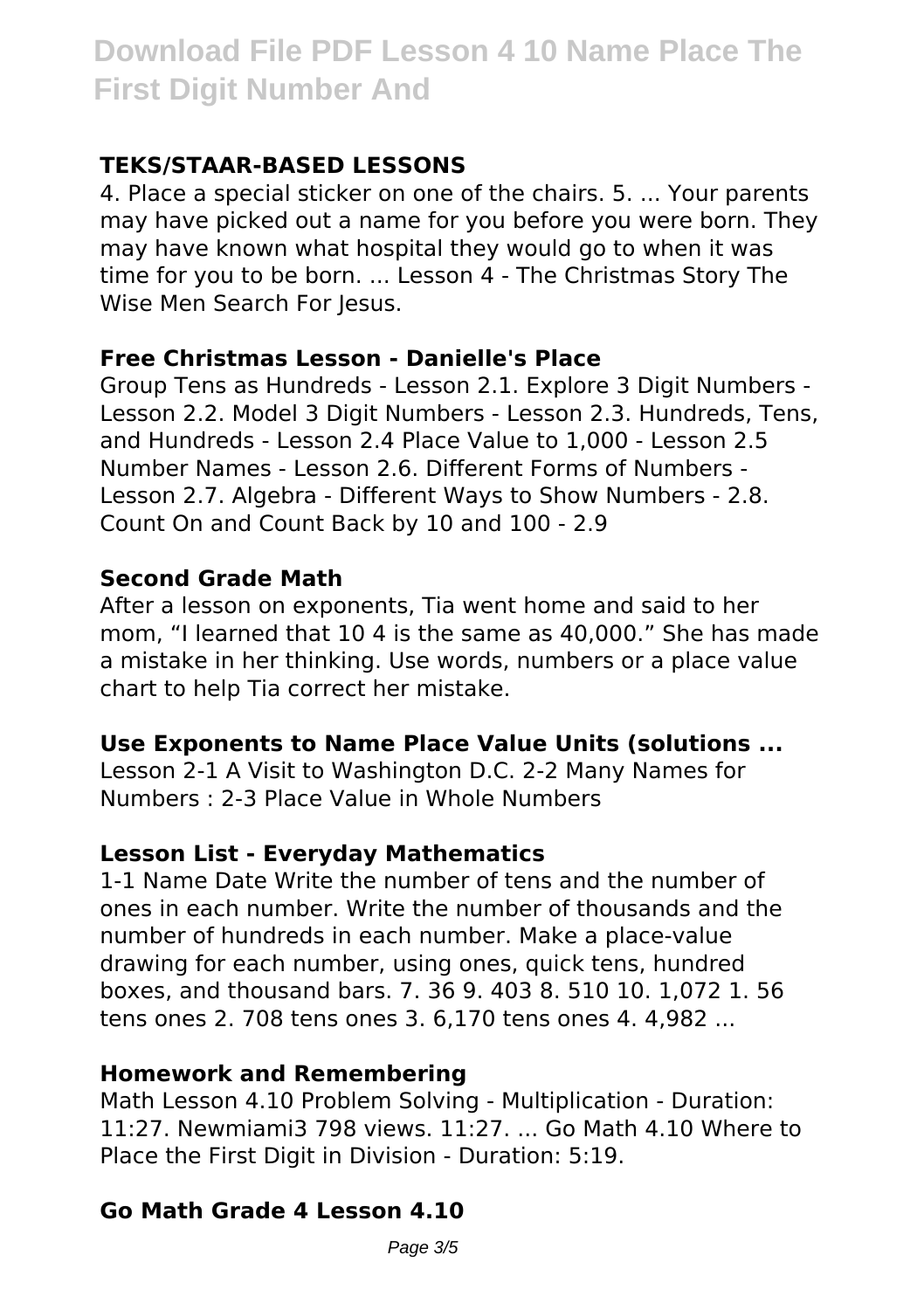Name Round Decimals Write the place value of the underlined digit. Round each number to the place of the underlined digit. Lesson 3.4 COMMON CORE STANDARD CC.5.NBT.4 Understand the place value system. 3. 6. 9. 12. 15. 18. 2.348 tenths 8.465 hundredths 8.47 6.493 to 6 ones 14.637 to 15 ones ones ones 18 4. 0.782 tenths 0.506 hundredths 0.51 2. 5 ...

#### **Go Math! Practice Book (TE), G5**

Name Place Value and Patterns ... that are 10 times as much as or -1- of any given number. Each place to the right is -1- of the value of the place to its left. 10 Lesson 1.1 Reteach of the 10 tens place Ones of 10 90 8,000 300 Grade 5 Hundred Thousands 10 times the ten thousands place of the 10 hundred thousands place

#### **Home - Sebring Local Schools**

In this lesson the students will understand how to use a place value chart (MP5) to help write numbers in word form and expanded form (4.NBT.A2). They should know that each place can hold a 1-digit number. The highest number that each place can hold is a 9. Students should also know that each place has a value.

#### **Fourth grade Lesson State Your Name (Place Value to Millions)**

Lesson 1: Place Value Lesson 2: Expanded Form Lesson 3: Comparing and Ordering Numbers Lesson 4: Exploring 10 000 Lesson 5: Multiplying by 10, 100, & 1000 Lesson 6: Rounding to the Nearest 10, 100, & 1000

#### **Nelson Education - Elementary Mathematics - Mathematics 4**

Grade 4 Module 1: Place Value, Rounding, and Algorithms for Addition and Subtraction In this 25-day module of Grade 4, students extend their work with whole numbers. They begin with large numbers using familiar units (hundreds and thousands) and develop their understanding of millions by building knowledge of the pattern of times ten in the base ten system on the place value chart (4.NBT.1).